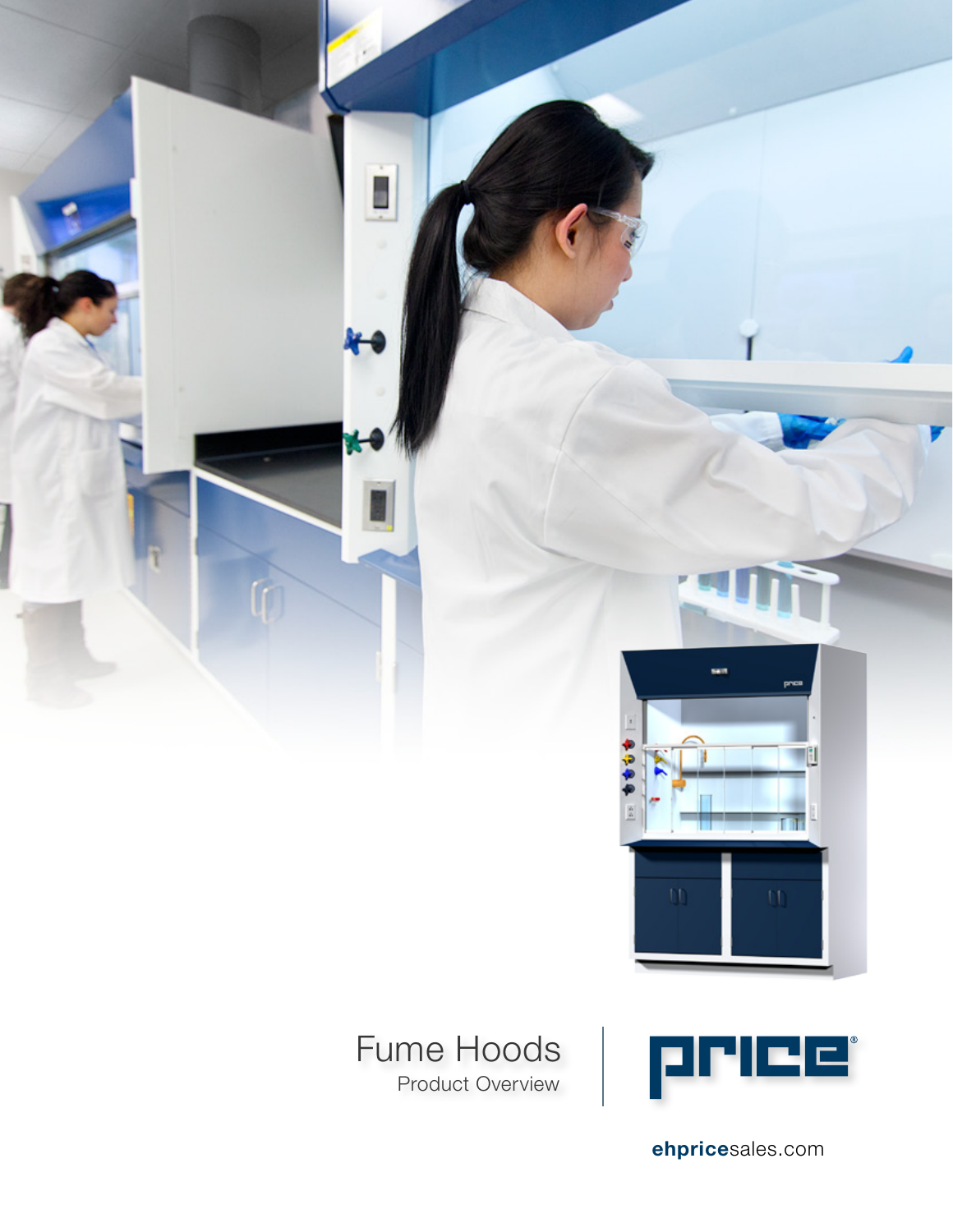

## PRICE FUME HOODS

E.H. Price provides hoods for every lab application. From our energy saving HPH and DBH designs, to our specialty hoods for education and other custom applications, Price fume hoods meet the challenge for today's modern laboratory.

Below is a brief overview and basic use for the different fume hoods and safety cabinets offered by Price:

| <b>Product Features</b>                                                     | Chemical<br><b>Bench Hood</b><br>(CBH) | High<br>Performance<br>Hood (HPH) | Dynamic<br>Bench Hood<br>(DBH) | Perchloric Bench<br>Hood (PBH)                              | Isotope Bench<br>Hood (IBH)          | Interceptor<br>Biological<br><b>Safety Cabinet</b><br>Class II A2 | Interceptor<br><b>Biological Safety</b><br><b>Cabinet Class II</b><br>B2 (Ducted) | Interceptor<br><b>Vertical Laminar Flow</b><br>Hood (VLF) | <b>DetectAir</b><br><b>Filtered Fume</b><br>Hood (FFH) |
|-----------------------------------------------------------------------------|----------------------------------------|-----------------------------------|--------------------------------|-------------------------------------------------------------|--------------------------------------|-------------------------------------------------------------------|-----------------------------------------------------------------------------------|-----------------------------------------------------------|--------------------------------------------------------|
| Minimum Face Velocity<br>required (FPM)                                     | 80                                     | 55                                | 80                             | 120                                                         | 100                                  | 100                                                               | 100                                                                               | N/A<br>(Air flows towards operator)                       | 80                                                     |
| Protects Operator                                                           | $\checkmark$                           | $\checkmark$                      | $\checkmark$                   | $\checkmark$                                                | $\checkmark$                         | $\checkmark$                                                      | $\checkmark$                                                                      |                                                           | ✓                                                      |
| <b>Protects Product</b>                                                     |                                        |                                   |                                |                                                             |                                      | $\checkmark$                                                      | $\checkmark$                                                                      | ✓                                                         | ✓                                                      |
| <b>Protects Environment</b>                                                 |                                        |                                   |                                |                                                             |                                      | $\checkmark$                                                      | $\checkmark$                                                                      |                                                           | ✓                                                      |
| Ducted                                                                      | ✓                                      | ✓                                 | ✓                              | Requires wash-<br>down system in fan,<br>duct work and hood | $\checkmark$                         |                                                                   | ✓                                                                                 |                                                           |                                                        |
| <b>Ductless</b>                                                             |                                        |                                   |                                |                                                             |                                      | $\checkmark$                                                      |                                                                                   | $\checkmark$                                              | ✓                                                      |
| Filtered                                                                    |                                        |                                   |                                |                                                             |                                      | $\checkmark$                                                      | $\checkmark$                                                                      | $\checkmark$                                              |                                                        |
| <b>Biological Containment</b>                                               | ✓                                      | ✓                                 | ✓                              | <b>Used for Perchloric</b><br>Acid only                     | Used for<br>Radioactive<br>materials | $\checkmark$                                                      | $\checkmark$                                                                      | Used when aseptic (sterile)<br>work area is required)     |                                                        |
| Chemical containment                                                        | $\checkmark$                           | ✓                                 | ✓                              |                                                             |                                      |                                                                   |                                                                                   |                                                           | ✓                                                      |
| Infectious Agents,<br>contaminated or potentially<br>contaminated Pathogens |                                        |                                   |                                |                                                             |                                      |                                                                   | $\checkmark$                                                                      |                                                           |                                                        |

Note: All Price fume hoods are capable of running as VAV or CV. Check with your local E.H. Price rep. to find out what works best for your application.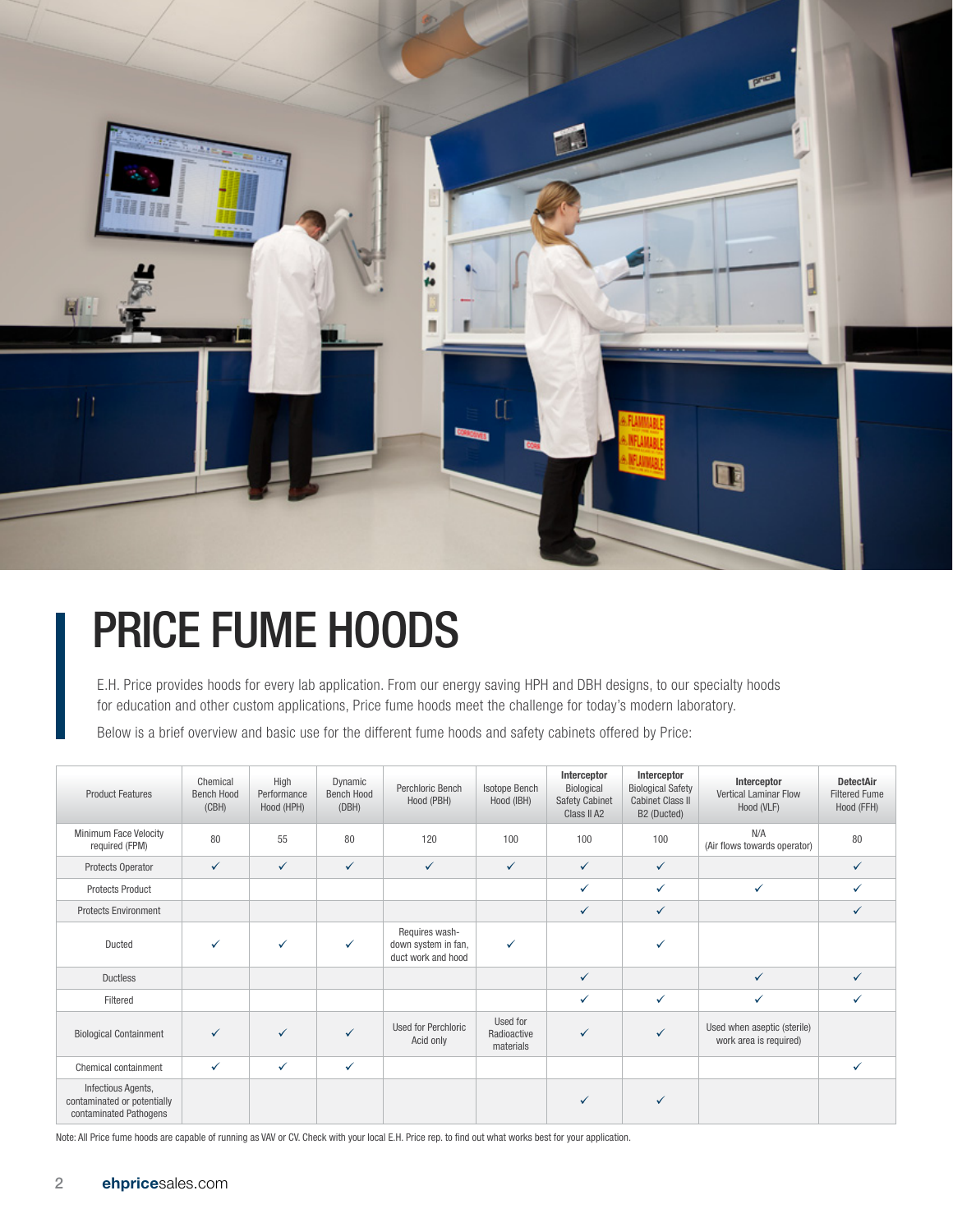## CHEMICAL BENCH FUME HOOD

Made with the same care and quality found in the Dynamic Bench and High Performance Fume Hoods, these general purpose hoods can be tailored to the application needs of any laboratory.

#### FEATURES:

- · Exclusive Kemresin Work Tops dished work surface available in black or white, as well as many other options including stainless steel
- · Combination sash option and walk-in option
- · Low Profile PVC Sash Tracks provide smooth sash operation, reduced air turbulence and seal the interior side panel
- $\cdot$  4', 5', 6' & 8' sizes available, as well as Isotope & Perchloric models.



### CBH & CWH DBH & DWH HPH DYNAMIC BENCH FUME HOOD

Built with the highest level of comfort, safety and efficiency in the market, the Dynamic Bench Fume Hood offers up to 73% energy savings over standard fume hoods and is a key component in the Canada Green Building Council LEED Program.

#### FEATURES:

- · Ultra Quiet fume hood operation features sound levels under 40 dba
- · Air Alert 600 Fume Hood Monitor provides a visual one-hour timeline of fume hood performance.
- Six Panel Combination lower sash provides multiple protective working configurations.
- Sash Stop at 10" high provides full width work opening while maximizing splatter and fume barrier for user protection.
- · 4', 5' 6' and 8' sizes available.
- · Over 70% less exhaust air volume required to operate.

# HIGH PERFORMANCE FUME HOOD

The High Performance Fume Hood offers up to 45% energy savings over standard fume hoods, along with a host of user friendly features.

### FEATURES:

- · Energy saving lighting using single bulb, low profile T-5 fluorescent light fixture
- · Self-closing sash to 18" for less exhaust volume and maximum protection (patent pending).
- · Air Alert 600 Airflow Alarm with digital readout, visual and audible alarms, and onboard data logging (recommended option)
- · 4', 5', 6', 7' & 8' sizes available
- · Low constant volume design